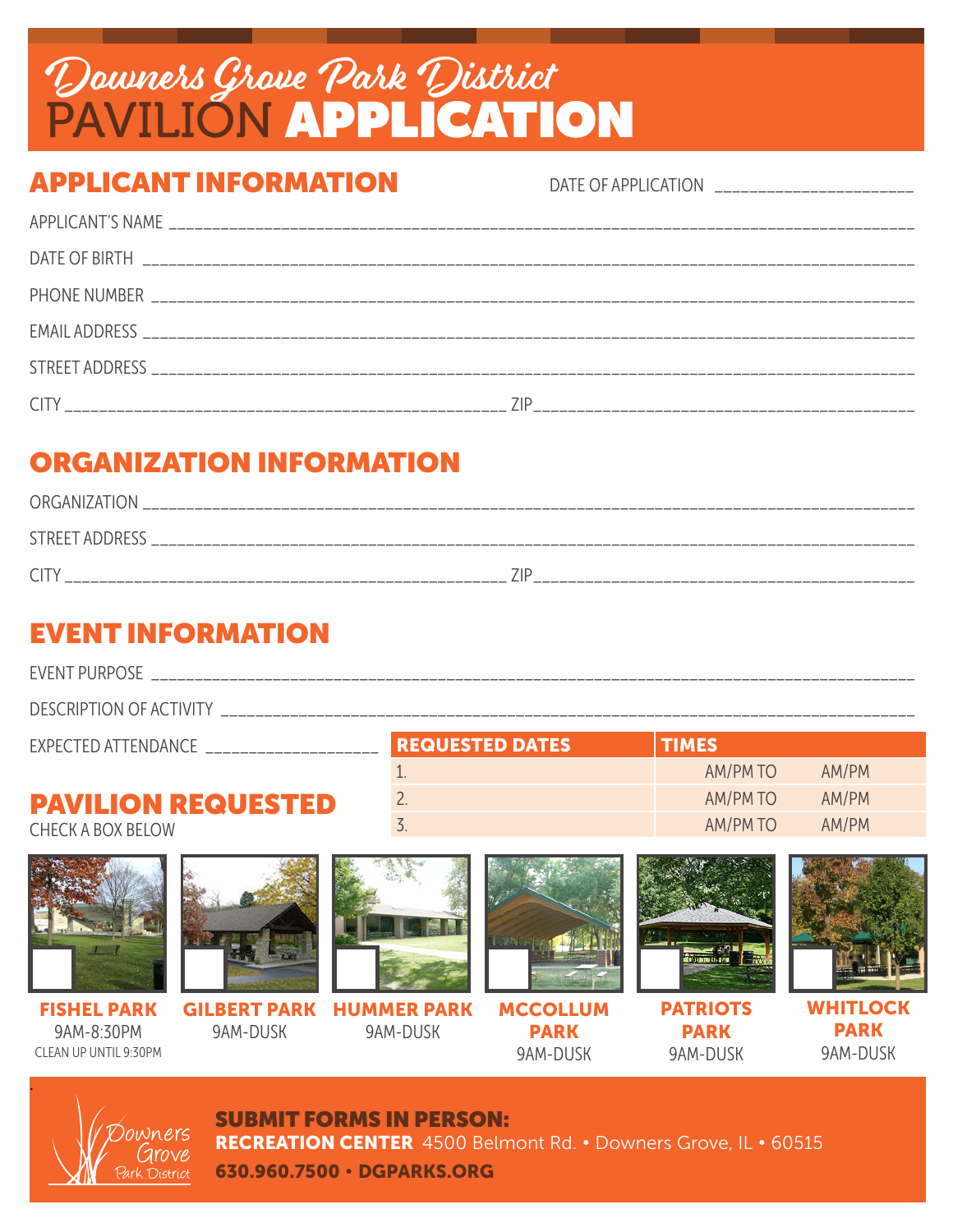## Downers Grove Park District PAVILION APPLICATION

#### EVENT ACTIVITIES

| <b>ACTIVITY (\$25 EACH)</b> |                             | <b>LOCATION(S) ALLOWED</b>                                                                                                                                               | <b>VENDOR</b> | <b>QTY</b> | <b>SIZE</b> |
|-----------------------------|-----------------------------|--------------------------------------------------------------------------------------------------------------------------------------------------------------------------|---------------|------------|-------------|
|                             | <b>Carnival Games/Rides</b> | • McCollum (Additional rental space required)<br>• Fishel Park                                                                                                           |               |            |             |
|                             | Inflatable                  | • McCollum Park<br>• Fishel Park<br>• Hummer Park (Approval required)<br>• Patriots Park (Small only)                                                                    |               |            |             |
|                             | Catering                    | All                                                                                                                                                                      |               |            |             |
|                             | Dunk Tank                   | • McCollum (Additional rental space required)<br>• Gilbert (Must rent and place on basketball court)<br>• Additional \$25 to fill with DGPD water                        |               |            |             |
|                             | Petting Zoo                 | • McCollum (Additional rental space required)                                                                                                                            |               |            |             |
|                             | DJ                          | All                                                                                                                                                                      |               |            |             |
|                             | <b>Food Truck</b>           | Must be placed in designated parking lot; not<br>allowed on grass; depending on park activities:<br>• McCollum Park<br>• Fishel Park<br>• Hummer Park<br>• Whitlock Park |               |            |             |
|                             | Other:                      |                                                                                                                                                                          |               |            |             |

#### FACILITY NEEDS

| Electricity (No electricity available at Patriots Park)                                                                      |                                                                                                               |  |  |  |
|------------------------------------------------------------------------------------------------------------------------------|---------------------------------------------------------------------------------------------------------------|--|--|--|
| Additional parking (parking provisions are the responsibility of the group and must be presented prior to approval of event) |                                                                                                               |  |  |  |
| Additional portable restrooms (\$100 each per event)                                                                         |                                                                                                               |  |  |  |
| Amplified sound (must be approved)                                                                                           |                                                                                                               |  |  |  |
|                                                                                                                              |                                                                                                               |  |  |  |
| $YES$ NO                                                                                                                     | Will you be requesting use of any other areas of the park? (Trails, athletic space, addtl. green space, etc.) |  |  |  |
| $YES$ NO                                                                                                                     | Will there be a charge for attendance to this event?                                                          |  |  |  |
| $\n  YES\n  NO\n$                                                                                                            | Are you publicly promoting this event? If so, where?                                                          |  |  |  |
| $NSES$ $NO$                                                                                                                  | Will you be distributing any marketing materials (approval required)?                                         |  |  |  |
|                                                                                                                              |                                                                                                               |  |  |  |



.

SUBMIT FORMS IN PERSON: RECREATION CENTER 4500 Belmont Rd. • Downers Grove, IL • 60515 630.960.7500 • DGPARKS.ORG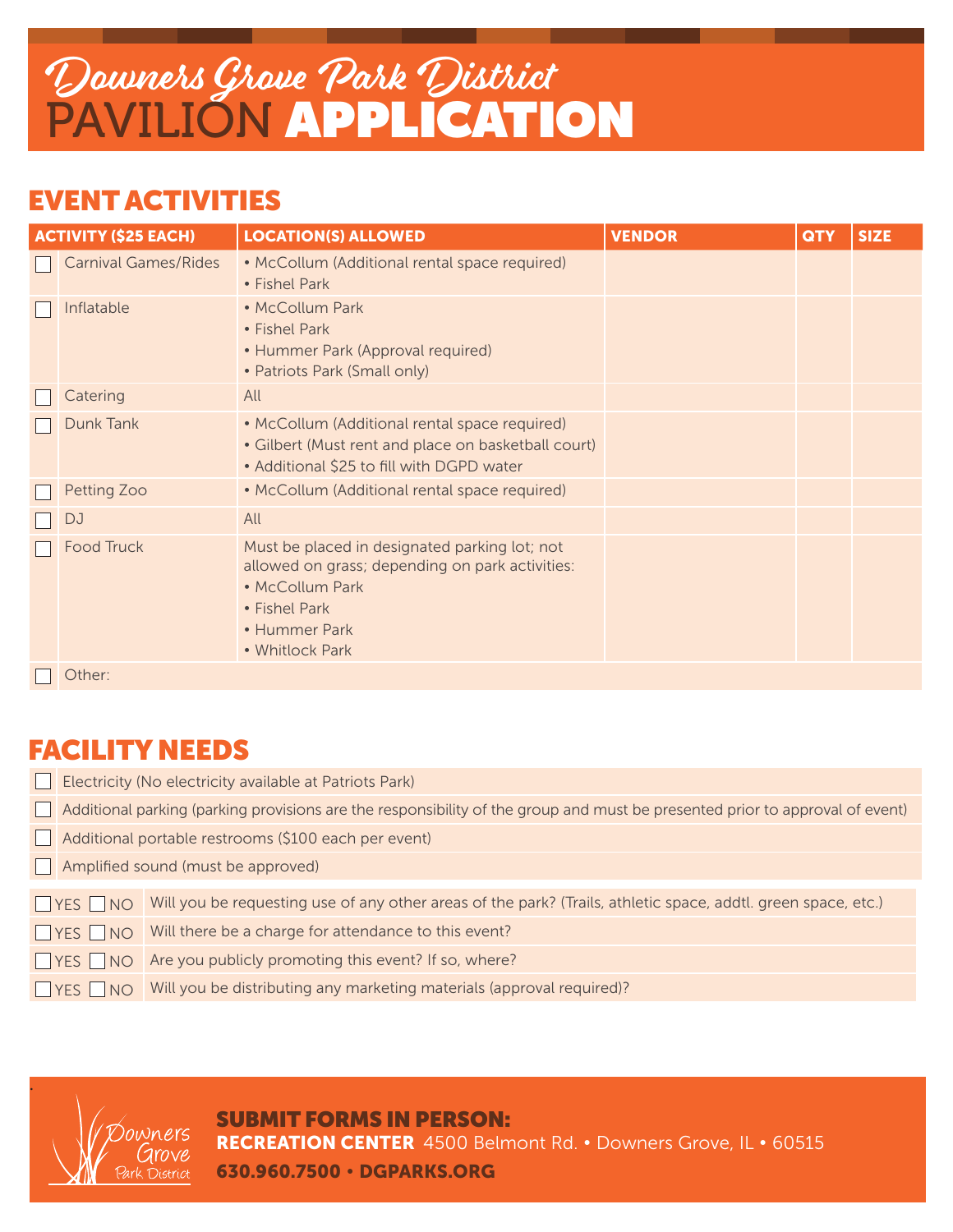It is the intent of the Downers Grove Park District to make our facilities available to the public on a fair and equitable basis. A person seeking issuance of a permit shall sign the application form stating that he or she has read and understands any District rules, regulations and guidelines for rentals and use of park buildings, land property and/or any other park district facility.

| <b>INITIALS   PROCEDURES</b>                                                                                                                                                                                                                                                                                                                                                                                                                                                                                                                                                                                                                                                                       |
|----------------------------------------------------------------------------------------------------------------------------------------------------------------------------------------------------------------------------------------------------------------------------------------------------------------------------------------------------------------------------------------------------------------------------------------------------------------------------------------------------------------------------------------------------------------------------------------------------------------------------------------------------------------------------------------------------|
| 1   Applications must be completed in full and signed by an adult (21 years old or older) who must assume<br>responsibility for the group and be present during the entire rental period. Inaccurate information will result in<br>cancellation of the permit with the loss of rental charges and/or deposits.                                                                                                                                                                                                                                                                                                                                                                                     |
| 2   Outdoor facility permits are required for groups of 20 or more. Resident groups may submit requests beginning the<br>first Monday in March; non-resident groups may submit permit requests beginning the first Monday in April.                                                                                                                                                                                                                                                                                                                                                                                                                                                                |
| 3   A resident must be the applicant for all resident groups.                                                                                                                                                                                                                                                                                                                                                                                                                                                                                                                                                                                                                                      |
| 4   Applications are processed in the order of receipt and given priority based on facility scheduling and availability.                                                                                                                                                                                                                                                                                                                                                                                                                                                                                                                                                                           |
| 5   All functions in park district facilities must be in compliance with all District regulations and ordinances.                                                                                                                                                                                                                                                                                                                                                                                                                                                                                                                                                                                  |
| 6   Renter shall occupy or use the listed facility only during the time frame and date specified on the rental contract.<br>Please refer to park site hours on page 1 of the application for usage availability hours.                                                                                                                                                                                                                                                                                                                                                                                                                                                                             |
| 7   Individuals, groups and organizations are responsible for any set up, clean up and orderly condition of the facility<br>upon their departure. Any damages to facilities deemed to be in excess of normal wear and tear, or excessive clean<br>up, will be charged to the individual signing the application. The park district requires a security deposit from any<br>group utilizing District parks or facilities.                                                                                                                                                                                                                                                                           |
| 8   A refund request must be submitted to the District no later than 5 calendar days prior to the reservation date<br>to receive a refund of deposit & rental fees less a 10% administrative fee. Refund requests received in less than 5<br>calendar days will result in forfeiture of deposit fees and receive a refund of rental fees less a 10% administrative fee.                                                                                                                                                                                                                                                                                                                            |
| 9   The District reserves the right to terminate or reschedule any and all permits for any reason deemed to be in the<br>best interest of the District. Disorderly conduct amongst patrons may be grounds for cancellation of a permit and<br>subsequent denial of future permits.                                                                                                                                                                                                                                                                                                                                                                                                                 |
| 10   Dependent upon the nature of the activity, rental groups may be required to submit a certificate of insurance<br>with the Downers Grove Park District named as additionally insured for not less than \$1,000,000 per occurrence<br>(general liability). If the rental group requires that a third party be present during the event or to set up and/or take<br>down equipment, additional coverage of \$500,000 for worker's compensation is also required. All rentals at Fishel<br>Park require a Certificate of Insurance. The Downers Grove Park District should be listed as additionally insured on the<br>Certificate of Insurance at 2455 Warrenville Rd., Downers Grove, IL 60515. |
| 11   Unless otherwise permitted, no beer, liquor or any alcoholic beverages shall be brought or consumed upon the<br>premises or be in the possession of any member of the party. It is agreed that violation of this provision shall result in<br>automatic revocation of all rights hereunder and the forfeiture of all fees. The foregoing shall not be interpreted as<br>limited or revoking any rights of the District under this agreement.                                                                                                                                                                                                                                                  |
| 12   Any use of loudspeakers or public address instruments is strictly prohibited except by special written permission<br>from the park district. The park district may cancel permit for use of amplification equipment at any time.                                                                                                                                                                                                                                                                                                                                                                                                                                                              |
| 13   Individuals, groups and organizations must agree not to discriminate on the basis of disability in accordance with<br>the American with Disabilities Act, while utilizing any park district facility.                                                                                                                                                                                                                                                                                                                                                                                                                                                                                         |
| 14   Permits are not issued to individuals or groups charging admission or fees for the purpose of private monetary gain<br>unless written permission is granted. No person shall sell, offer to sell or exchange property, or buy, or exchange any<br>property, or take up any collections of any money or property of value in or on park district facilities without prior approval.                                                                                                                                                                                                                                                                                                            |
| 15 The posting of advertisements of any product or service for sale is prohibited without an approved permit.                                                                                                                                                                                                                                                                                                                                                                                                                                                                                                                                                                                      |
| 16   Facility rental policies are subject to change without prior notice.                                                                                                                                                                                                                                                                                                                                                                                                                                                                                                                                                                                                                          |
| 17   A security plan may be required depending on type and size of event, at the District discretion. All rentals at Fishel<br>Park follow the Special Event guidelines and will require a written Security Plan prior to approval of request.                                                                                                                                                                                                                                                                                                                                                                                                                                                     |